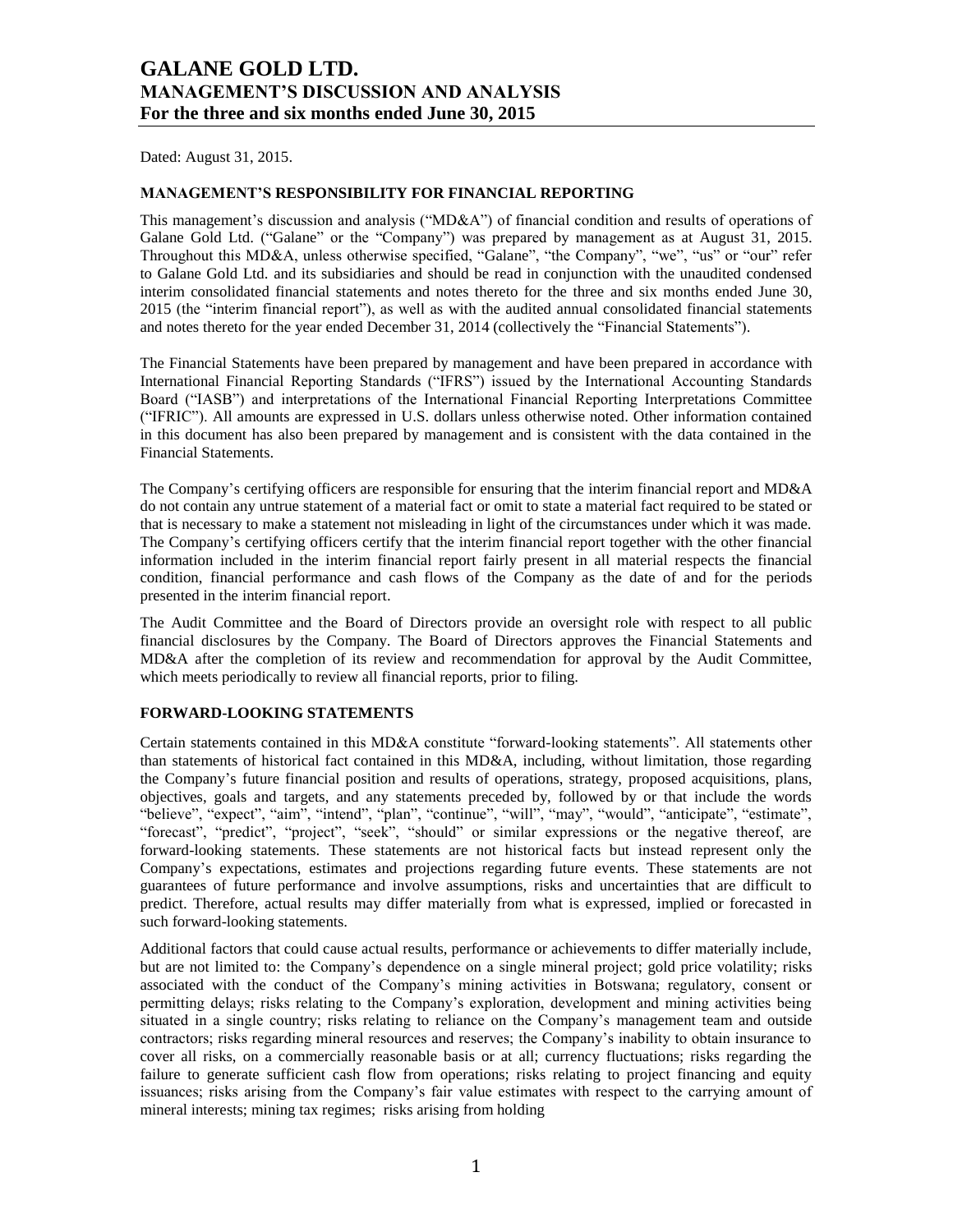## **FORWARD-LOOKING STATEMENTS (continued…)**

derivative instruments; the Company's need to replace reserves depleted by production; risks and unknowns inherent in all mining projects, including the inaccuracy of reserves and resources, metallurgical recoveries and capital and operating costs of such projects; contests over title to properties, particularly title to undeveloped properties; laws and regulations governing the environment, health and safety; operating or technical difficulties in connection with mining or development activities; lack of infrastructure; employee relations, labour unrest or unavailability; health risks in Africa; the Company's interactions with surrounding communities and artisanal miners; the Company's ability to successfully integrate acquired assets; the speculative nature of exploration and development, including the risks of diminishing quantities or grades of reserves; development of the Company's exploration properties into commercially viable mines; stock market volatility; conflicts of interest among certain directors and officers; lack of liquidity for shareholders of the Company; risks related to the market perception of junior gold companies; and litigation risk. See "Risks and Uncertainties" below. Management provides forward-looking statements because it believes they provide useful information to readers when considering their investment objectives and cautions readers that the information may not be appropriate for other purposes. Consequently, all of the forward-looking statements made in this MD&A are qualified by these cautionary statements and other cautionary statements or factors contained herein, and there can be no assurance that the actual results or developments will be realized or, even if substantially realized, that they will have the expected consequences to, or effects on, the Company. These forward-looking statements are made as of the date of this MD&A and the Company assumes no obligation to update or revise them to reflect subsequent information, events or circumstances or otherwise, except as required by law.

The forward-looking statements in this MD&A are based on numerous assumptions regarding the Company's present and future business strategies and the environment in which the Company will operate in the future, including assumptions regarding gold prices, business and operating strategies, and the Company's ability to operate on a profitable basis.

## **CORPORATE OVERVIEW**

The Company's principal business activities are the exploration for, development of, and operation of gold mining properties. The Company operates through its wholly-owned subsidiary, Galane Gold Mines Ltd. ("GGM"), which in turn operates a producing mine, and has the rights to certain mineral exploration tenements (the producing mine and mineral exploration tenements collectively, the "Mupane Property") located in the Republic of Botswana ("Botswana") through subsidiaries located in Botswana. The common shares in the capital of the Company (the "Common Shares") have been listed for trading on the TSX Venture Exchange under the symbol "GG" since September 6, 2011.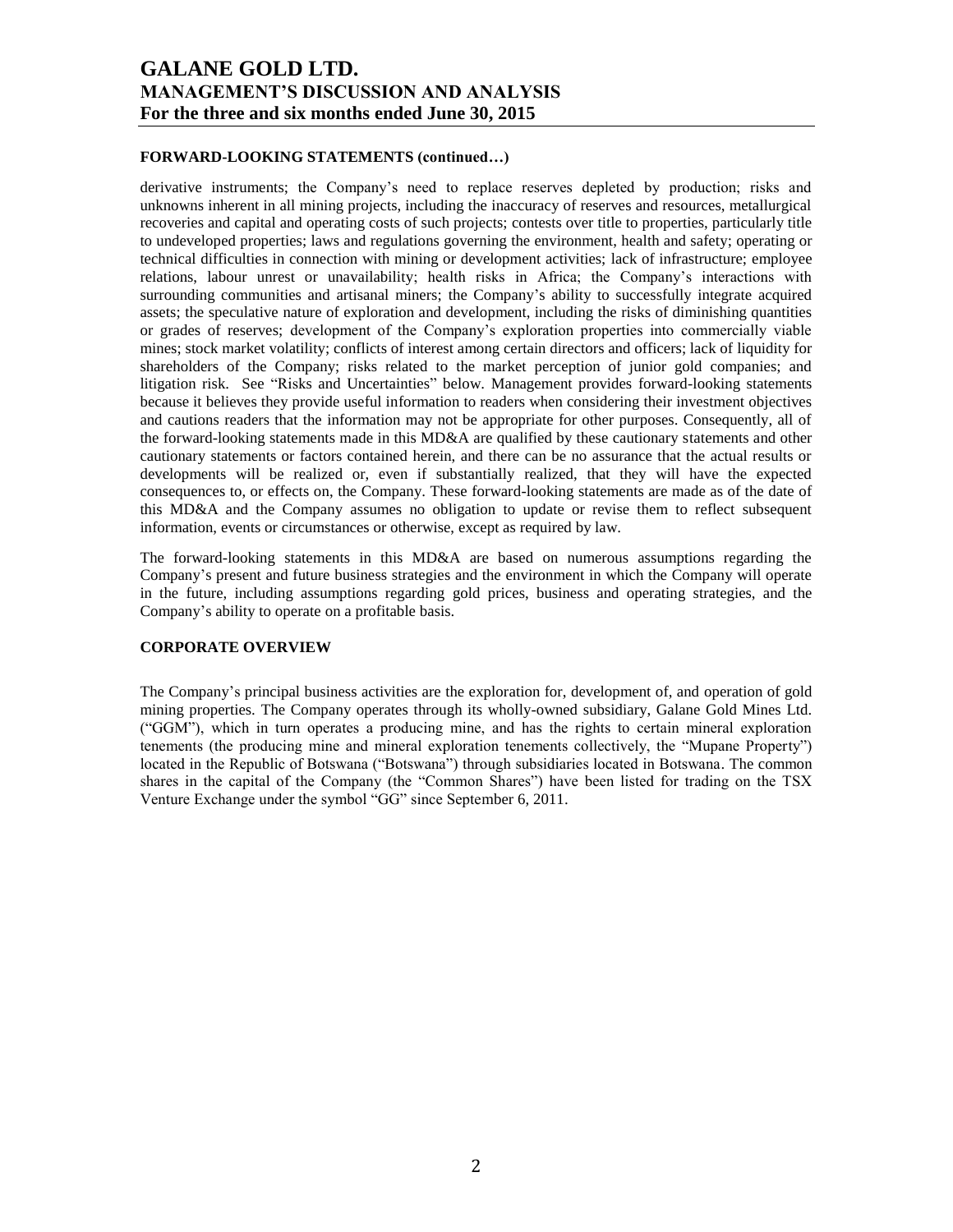## **OUTLOOK**

*Certain information set out in this section is forward looking information and is based on a number of risks and assumptions, including those related to gold price volatility, delays in production, regulatory risk, currency fluctuations, integrating successfully new acquired assets and risks and uncertainties inherent with all mining operations. For more details please see above under "Forward-Looking Statements" and below under "Risks and Uncertainties".*

The Company continues to carry out its improvement and exploration plan in Botswana, with a focus on the optimisation of the mining operations and the expansion of the resource base.

The Company continues to follow its current five year mine plan which forms the guide for the Company's short term goals and long term strategy. The Company intends to utilize the following resources during the remainder of 2015:

- Tau Underground the Company has previously disclosed its intention to exploit the reported measured and indicated mineral resources of approximately 128,600 ounces of gold for Tau through underground mining. The Company has commenced stoping in August 2015 in the Eastern mineralised body which will continue for approximately six months. Development will continue in some instances through reef to reach the main mineralised body which lies under the current open pit. It is currently anticipated that we will commence stoping on the main mineralised body in Q3 2016. While developing underground the Company intends to commence exploration to attempt to confirm the extension of the Tau mineralised body at depth.
- Golden Eagle the Company commenced open pit mining again subsequent to the end of Q1 2015 but given the prevailing gold price and issues with its mining contractor, the Company stopped mining in Q2 2015. The Company has also commenced a study on the economics of continuing to mine at Golden Eagle as an underground operation.
- Low Grade Stockpiles the Company is screening the 702,259 tonnes of low grade stockpile at an average grade of 0.97 grams per tonne (" $g/t$ "), which is located at the run-of-mine pad at the processing plant. The Company is also reviewing a further 1.4 million tonnes of low grade stockpiles which it hopes to use to supplement feed during 2015 and in future years.
- Tekwane the Company has commenced selectively strip mining the high grade areas and will continue during 2015. It has also installed at screening plant at the mine site to reduce the tonnage and increase the potential grade to be delivered to the plant.

The Company's mine plan is subject to change according to the prevailing gold price. The Company will adopt the appropriate plan for that prevailing gold price environment.

The Company's processing plant continues to focus on on-going stabilisation and optimisation of the processing operations. The Company's major project for 2015 is implementing a gravity concentrating circuit into the plant to concentrate free gold before leaching is initiated. This is in response to positive results received on the recovery of free gold from the Company's existing resources and to process Tekwane. Final commissioning commenced in August 2015 and it is expected to be running continuously during Q3 2015. Work will also continue to re-automate plant controls to improve recovery and process efficiencies.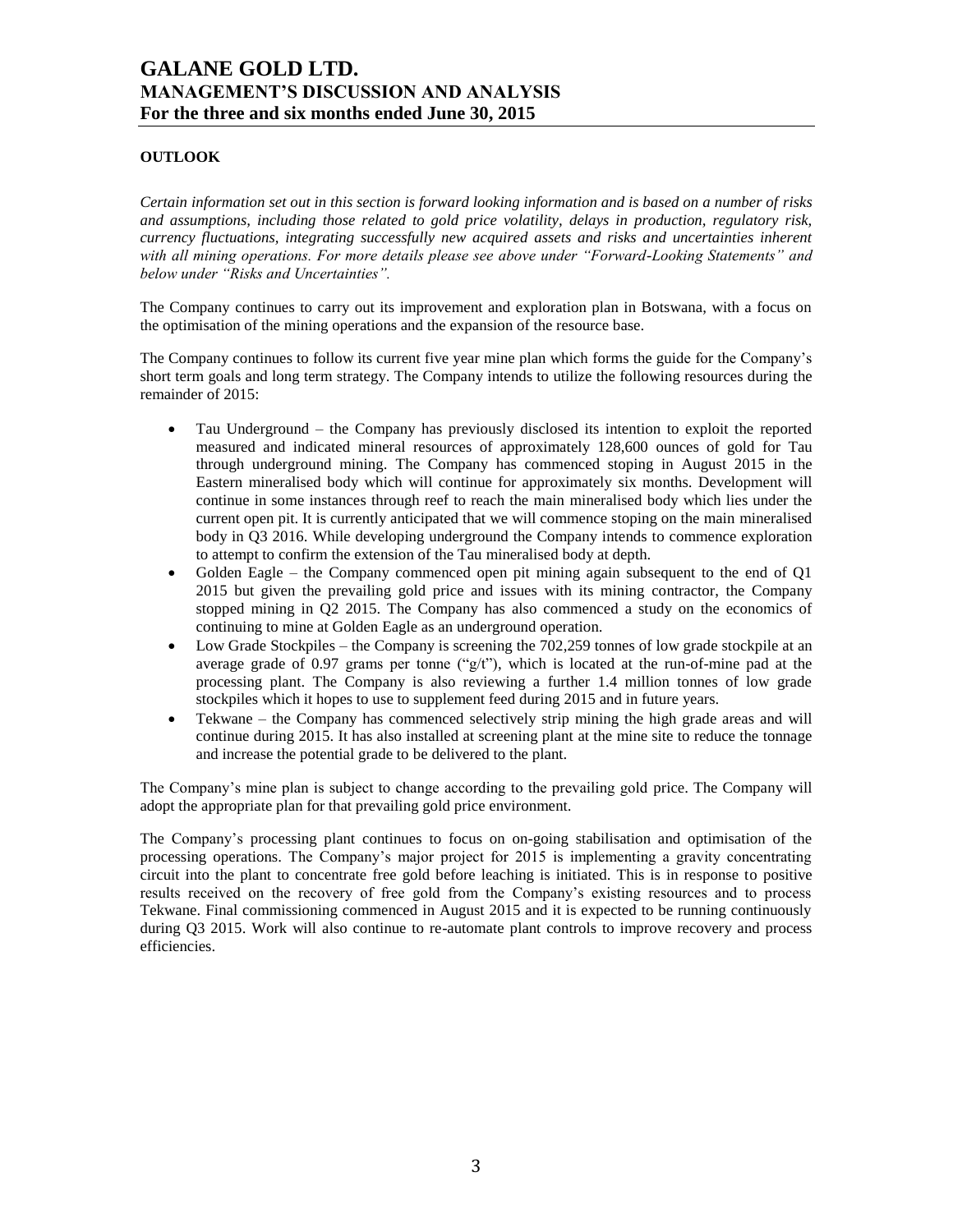## **DISCUSSION OF OPERATIONS**

### *For the three and six months ended June 30, 2015*

The following is an analysis of the Company's operating results for the three months ended June 30, 2015 ("Q2 2015") and six months ended June 30, 2015 ("YTD 2015"). For mining operations, processing and financial information, comparisons with the three and six months ended June 30, 2014 ("Q2 2014" and "YTD 2014", respectively) have been provided.

### *Operating activity:*

Commentary regarding the Company's operating activity during Q2 2015 and YTD 2015 follows:

## *Mining*

|                       |               |         | 2015                     | <b>YTD 2015</b> |                | 2014    | <b>YTD 2014</b> |
|-----------------------|---------------|---------|--------------------------|-----------------|----------------|---------|-----------------|
|                       |               | Q2      | Q1                       |                 | Q <sub>2</sub> | Q1      |                 |
| Mupane (Tholo, Kwena, | Ore $(t)$     | 5,211   | 88,488                   | 93,699          | 117,959        | 102,071 | 220,030         |
| & Tawana)             | Grade (g/t)   | 1.20    | 1.45                     | 1.43            | 1.92           | 2.19    | 2.05            |
|                       | Waste (t)     | 6,838   | 207,051                  | 213,889         | 436,016        | 816,759 | 1,252,775       |
| Mupane (Tau)          | Ore (t)       | 21,487  | 9,234                    | 30,721          | 3,384          |         | 3,384           |
|                       | Grade (g/t)   | 1.84    | 2.49                     | 2.03            | 2.85           |         | 2.85            |
|                       | Waste (t)     | 21,878  | 21,320                   | 43,198          | 6,886          |         | 6,886           |
| Golden Eagle          | Ore (t)       | 48,605  |                          | 48,605          | 15,100         | 1,106   | 16,206          |
|                       | Grade (g/t)   | 1.36    |                          | 1.36            | 1.66           | 1.58    | 1.66            |
|                       | Waste (t)     | 234,463 | $\overline{\phantom{a}}$ | 234,463         | 525,005        | 369,729 | 894,734         |
| Tekwane and Shashe    | Ore (t)       | 13,634  |                          | 13,634          | 671            | 993     | 1,664           |
| Pencils               | Grade $(g/t)$ | 0.50    |                          | 0.50            | 2.92           | 4.04    | 3.59            |
|                       | Waste (t)     | 25,996  |                          | 25,996          | 9,019          | 5,187   | 14,206          |
| Tailing Dump Material | Ore (t)       |         |                          |                 | 12,709         | 17,270  | 29,979          |
|                       | Grade (g/t)   |         |                          |                 | 0.70           | 1.50    | 1.16            |
|                       | Waste (t)     |         |                          |                 |                |         |                 |

The following table sets forth certain key mining statistics for the Mupane Property:

The Company has operated four mining operations at the Mupane Property during 2015. They are:

- Tholo and Kwena in Q2 2015, the volume of ore mined at Tholo and Kwena decreased to 5,211 tonnes at 1.20 g/t (Q2 2014 – 117,959 tonnes at 1.92 g/t). The grade decreased as the Company only mined from Kwena in Q2 2015 which has a lower grade than Tholo. The Company completed mining in Tholo pit in Q1 2015. YTD 2015 93,699 tonnes of ore at 1.43  $g/t$  were mined, which is a reduction compared to YTD 2014 due to the closure of the Tholo open pit.
- Tau the Company continued development of the Tau underground in Q2 2015 with 21,487 tonnes at 1.84 g/t being mined as part of reef development (Q2 2014 – 3,384 tonnes at 2.85 g/t). The increase during Q2 2015 is a result of an increase in development in the reef as the Company's accelerates development work for the stopes. YTD 2015 30,721 tonnes of ore at 2.03 g/t were mined compared to YTD 2014 3,384 tonnes of ore at 2.85 g/t with the increase due to the same reason.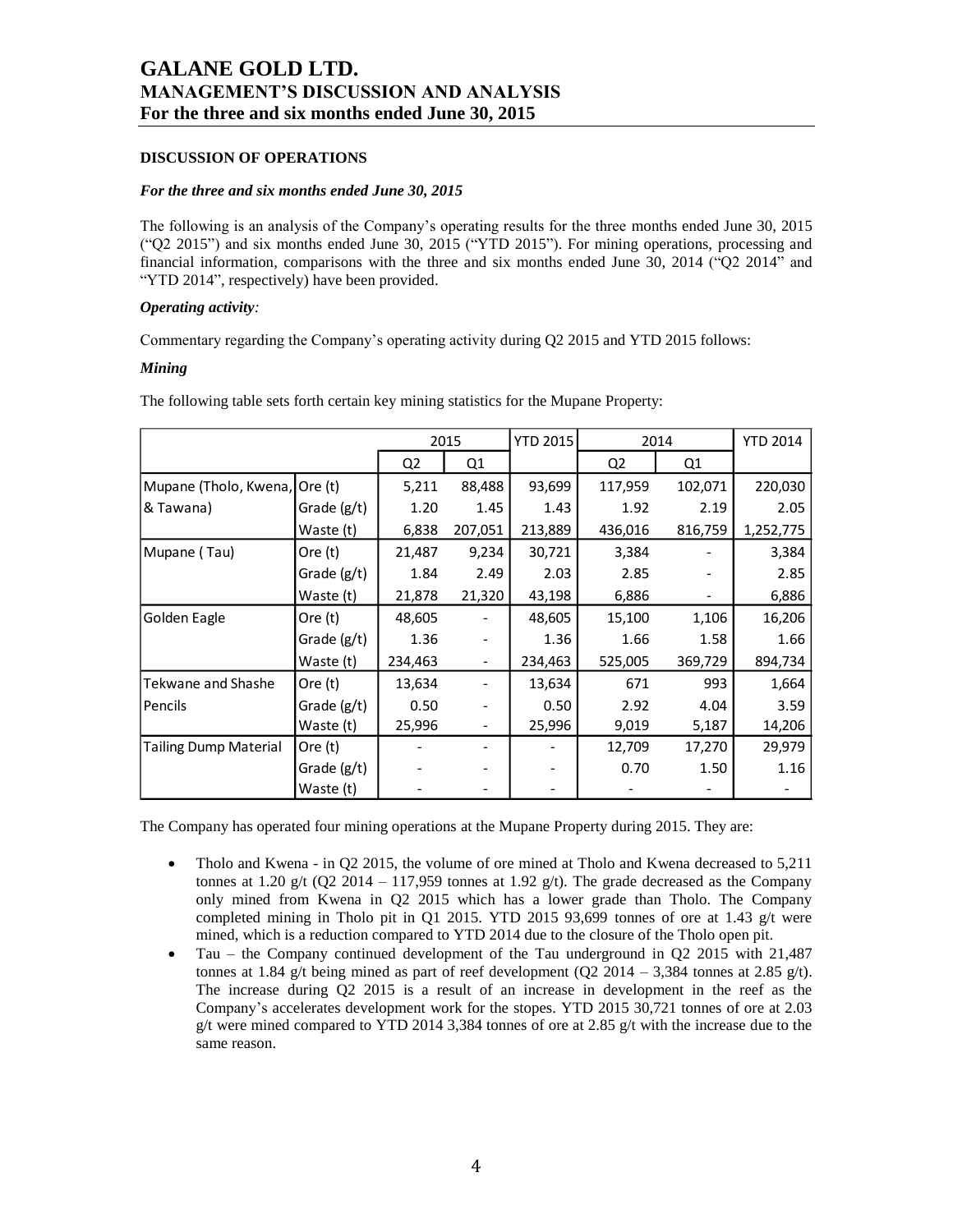## **DISCUSSION OF OPERATIONS (continued…)**

- Golden Eagle The Company recommenced mining at Golden Eagle in Q2 2015 and mined 48,605 tonnes of ore at 1.36 g/t (Q2 2014 – 15,100 tonnes of ore at 1.66 g/t). In Q2 2015 the recommencement of mining was a result of grade control drilling and in Q2 2014 the mine was being restarted based on a revised pit shell because of a reduction in gold price. YTD 2015 48,605 tonnes of ore were mined at 1.36 g/t and YTD 2014 16,206 tonnes of ore at 1.66 g/t.
- Tekwane and Shashe Pencils In Q2 2015 the Company commenced strip mining at Tekwane and mined 13,634 tonnes of ore at 0.50 g/t. The Company has also commenced screening at the site to increase the grade and reduce the tonnage to be transported to site. Q2 2014 related to ore from the Shashe Pencils where mining has since finished.

The reduction in the total amount mined is consistent with the current mine plan as the Company transitions between open pit mining and underground mining.

## *Processing*

|                       |       |       | Q2 2015   Q1 2015   YTD 2015   Q4 2014   Q3 2014   Q2 2014 |       |       |       |       | Q1 2014   YTD 2014 |
|-----------------------|-------|-------|------------------------------------------------------------|-------|-------|-------|-------|--------------------|
|                       |       |       |                                                            |       |       |       |       |                    |
| Ore milled (000 t)    | 206   | 159   | 365                                                        | 176   | 200   | 181   | 188   | 745                |
| Head grade $(g/t)$    | 1.08  | 1.41  | 1.23                                                       | 1.51  | 1.68  | 1.58  | 1.96  | 1.69               |
| Recovery (%)          | 67.2% | 69.9% | 68.5%                                                      | 70.6% | 76.0% | 73.7% | 78.8% | 76.0%              |
| Gold production (oz.) | 4,829 | 5,030 | 9,859                                                      | 6.044 | 8.206 | 7.195 | 9.346 | 30,791             |

The following table sets forth certain key processing statistics at the Mupane Property:

Gold production in Q2 2015 was 4,829 ounces compared to 7,195 ounces in Q2 2014. The grade and recovery in Q2 2015 of 1.08 g/t and 67.2% was lower than the grade and recovery in Q2 2014. In Q2 2015, a higher proportion of the ore milled was from the low grade stockpiles.

Gold production YTD 2015 was 9,859 ounces compared to 16,541 ounces YTD 2014. The grade and recovery YTD 2015 of 1.23 g/t and 68.5% was lower than the grade and recovery YTD 2014. During YTD 2015, a higher proportion of the ore milled was from the low grade stockpiles.

For both the quarter and the year to date the reduction in production is consistent with the current mine plan as the Company transitions from open pit mining to underground mining.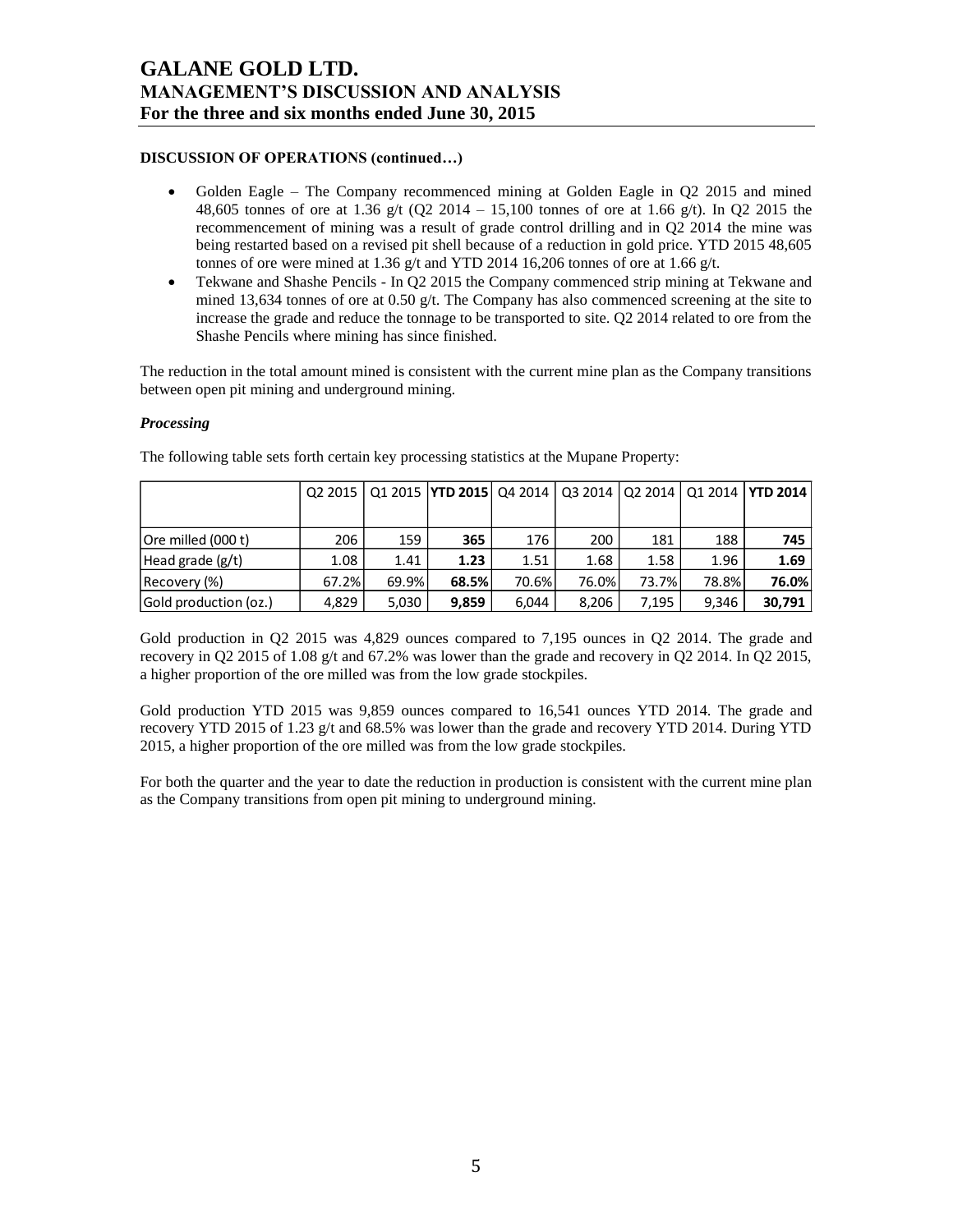## **DISCUSSION OF OPERATIONS (continued…)**

#### *Revenue and earnings from mining operations*

The table below outlines the revenue and earnings from mining operations on a total dollar basis, and on a per ounce of gold sold basis:

|                                                                                             |          | Q2 2015                           |          | Q1 2015                             |          | <b>YTD</b><br>2015                  |          | O <sub>4</sub> 2014 | Q3 2014          |
|---------------------------------------------------------------------------------------------|----------|-----------------------------------|----------|-------------------------------------|----------|-------------------------------------|----------|---------------------|------------------|
| Revenue (000)                                                                               | \$       | 5,173                             | \$       | 5,765                               | \$       | 10,938                              | \$       | 7,789               | \$<br>9,461      |
| Gold sold (oz.)                                                                             |          | 5,098                             |          | 5,140                               |          | 10,237                              |          | 6,370               | 7,479            |
| Earnings (Loss)<br>from<br>mining operations (000)                                          |          |                                   |          |                                     |          |                                     |          |                     | \$               |
| Earnings from mining<br>operations $(\frac{6}{2})^{(1)}$                                    | \$<br>\$ | (2,571)                           | \$<br>\$ | (1,336)<br>$\overline{\phantom{a}}$ | \$<br>\$ | (3,907)<br>$\overline{\phantom{a}}$ | \$<br>\$ | 706<br>110          | \$<br>977<br>131 |
| Operating<br>cash<br>cost<br>royalties<br>excluding<br>$(\frac{\csc(1)}{2})$ <sup>(1)</sup> | \$       | $\overline{\phantom{a}}$<br>1,457 | \$       | 1,270                               | \$       | 1,358                               | \$       | 1,101               | \$<br>886        |
|                                                                                             |          | O <sub>2</sub> 2014               |          | Q1 2014                             |          | <b>YTD</b><br>2014                  |          | O <sub>4</sub> 2013 | O3 2013          |
| Revenue (000)                                                                               | \$       | 10,773                            | \$       | 12,437                              | \$       | 23,210                              | \$       | 13,761              | \$<br>13,848     |
| Gold sold (oz.)                                                                             |          | 8,308                             |          | 9,596                               |          | 17,904                              |          | 10,789              | 10,310           |
| (Loss) Earnings from<br>mining operations (000)                                             | \$       | 224                               | \$       | 2,578                               | \$       | 2,801                               | \$       | 4,694               | \$<br>(1,096)    |
| Earnings from mining<br>operations $(\frac{5}{oz})^{(1)}$                                   | \$       | 27                                | \$       | 269                                 | \$       | 157                                 | \$       | 435                 | \$               |
| Operating cash cost<br>excluding royalties<br>$(\frac{\csc(1)}{2})^{(1)}$                   | \$       | 1,201                             | \$       | 764                                 | \$       | 954                                 | \$       | 786                 | \$<br>1,180      |

**Note:**

(1) Earnings from mining operations per ounce and operating cash cost excluding royalties per ounce are non-GAAP measures.

In the three months ended June 30, 2015, the Company generated \$6.1 million, in revenue from the sale of 5,098 ounces of gold plus incidental silver at an average combined price of \$1,187 per ounce. (The table above shows the revenue and ounces sold after the offset of \$0.9 million (819 ounces) against capital expenditure for Tau underground.) There was a loss from mining operations of \$(2.6) million. This compares to \$10.8 million in revenue from the sale of 8,308 ounces of gold plus incidental silver at an average combined price of \$1,297 per ounce and a profit from mining operations of \$0.2 million in Q2 2014.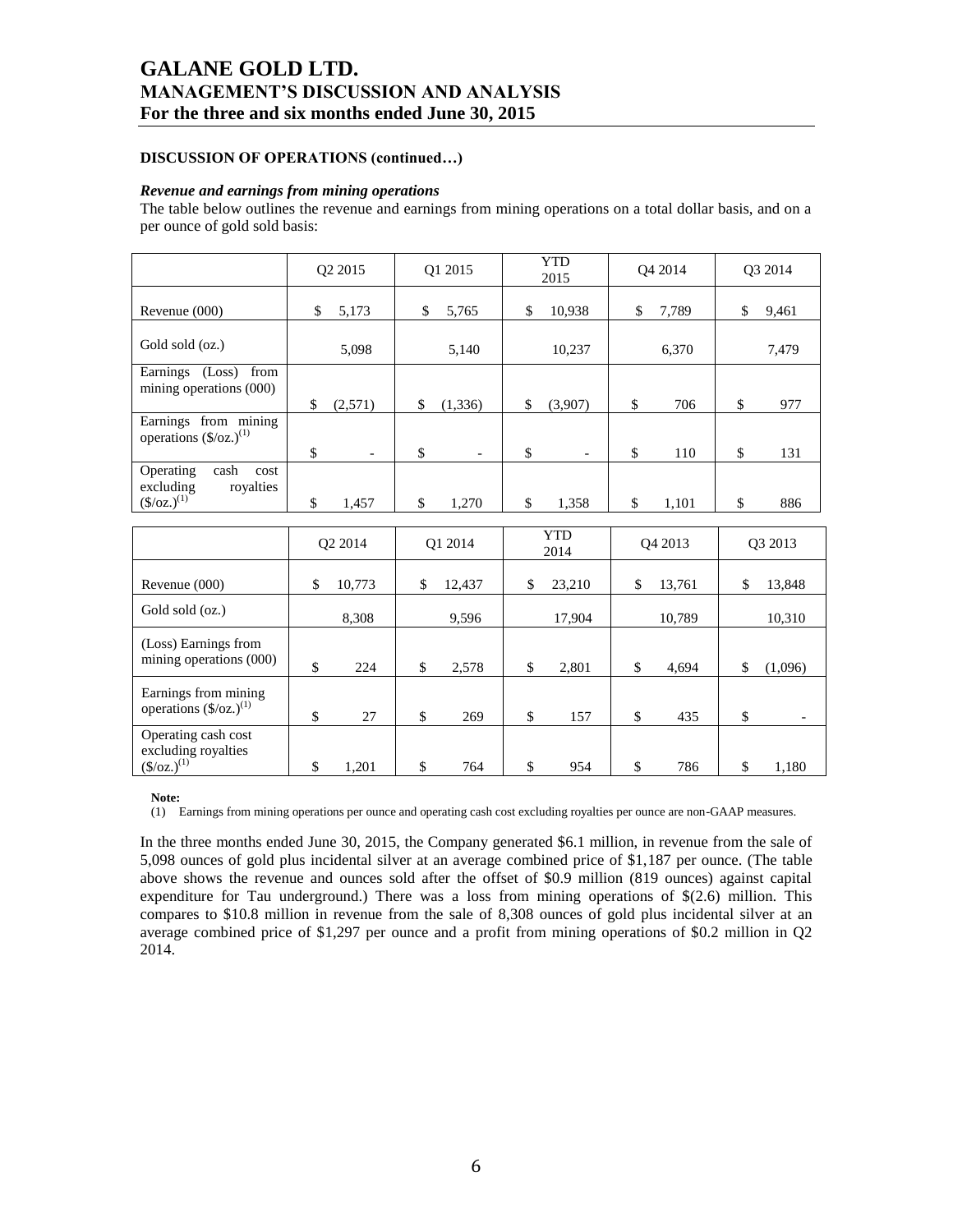## **DISCUSSION OF OPERATIONS (continued…)**

The reason for the change in earnings from mining operations from Q2 2014 to Q2 2015 is a result of several factors:

- Gold sales for Q2 2015 were 3,210 ounces less than in Q2 2014. This was coupled with a reduction in the average gold price achieved between the two quarters of \$109 per ounce. As a result, gross revenue was \$4.7 million less in Q2 2015. The decrease is as a result of the lower volumes being mined as the Company transitions from open pit mining to underground mining. In Q2 2015, the Company benefited from high grade and volumes from the Tholo pit which has now finished
- In Q2 2015, gross revenue was decreased by \$0.9 million (819 ounces) which was offset against the capital costs of the Tau underground development costs as Tau is not yet in commercial production (Q2 2014 - \$nil).
- $\bullet$  Mining costs in Q2 2015 were \$1.7 million compared to \$3.2 million in Q2 2014. The variance is mainly due to the reduction in tonnes mined, which is in line with the mine plans in operation during each quarter.
- Processing costs decreased to \$3.7 million in Q2 2015 from \$4.8 million in Q2 2014. The actual tonnes milled increased from 181,011 tonnes in Q2 2014 to 206,440 tonnes in Q1 2015 but a reduction in consumable costs and fixed costs reduced the overall cost.
- General and administration costs in Q2 2015 were \$1.2 million compared to \$1.4 million in Q2 2014.
- Depreciation and amortization of \$1.1 million were also recognized in Q2 2015, compared to \$1.1 million in Q2 2014.

As a result of the above factors the operating cash cost per ounce (excluding royalties) in Q2 2015 was \$1,457 compared to \$1,201 per ounce in Q2 2014.

In the six months ended June 30, 2015, the Company generated \$12.4 million in revenue from the sale of 10,237 ounces of gold plus incidental silver at an average combined price of \$1,207 per ounce (the table above shows the revenue and ounces sold after the offset of \$1.6 million (1,342 ounces) against capital expenditure for Tau underground) and a loss from mining operations of \$3.9 million. This compares to \$23.2 million in revenue from the sale of 17,904 ounces of gold plus incidental silver at an average combined price of \$1,296 per ounce and earnings from mining operations of \$2.8 million YTD 2013.

The reason for the change in earnings from mining operations from YTD 2015 to YTD 2014 is a result of several factors:

- Gold sales for YTD 2015 were 7,667 ounces less than in YTD 2014. This was coupled with a reduction in the average gold price achieved between the two periods of \$89 per ounce. As a result, gross revenue was \$8.8 million less YTD 2015. The decrease is as a result of the lower volumes being mined as the Company transitions from open pit mining to underground mining. YTD 2015, the Company benefited from high grade and volumes from the Tholo pit which has now finished
- YTD 2015 revenue was decreased by \$1.6 million (1,342 ounces) that were offset against the capital costs of the Tau underground development costs as Tau is not yet in commercial production (YTD 2014 - \$nil)
- Mining costs YTD 2015 were \$3.5 million compared to \$5.9 million YTD 2014. The variance is mainly due to the reduction in tonnes mined, which is in line with the mine plans in operation during the period.
- Processing costs decreased to \$7.2 million YTD 2015 from \$9.7 million YTD 2014. The actual tonnes milled decreased slightly from 369,193 tonnes YTD 2014 to 365,205 tonnes YTD 2015, but a reduction in consumable costs and fixed costs reduced the overall cost.
- General and administration costs YTD 2015 were \$2.4 million compared to \$2.6 million YTD 2014.
- Depreciation and amortization of \$1.8 million were also recognized YTD 2015, compared to \$2.3 million YTD 2014.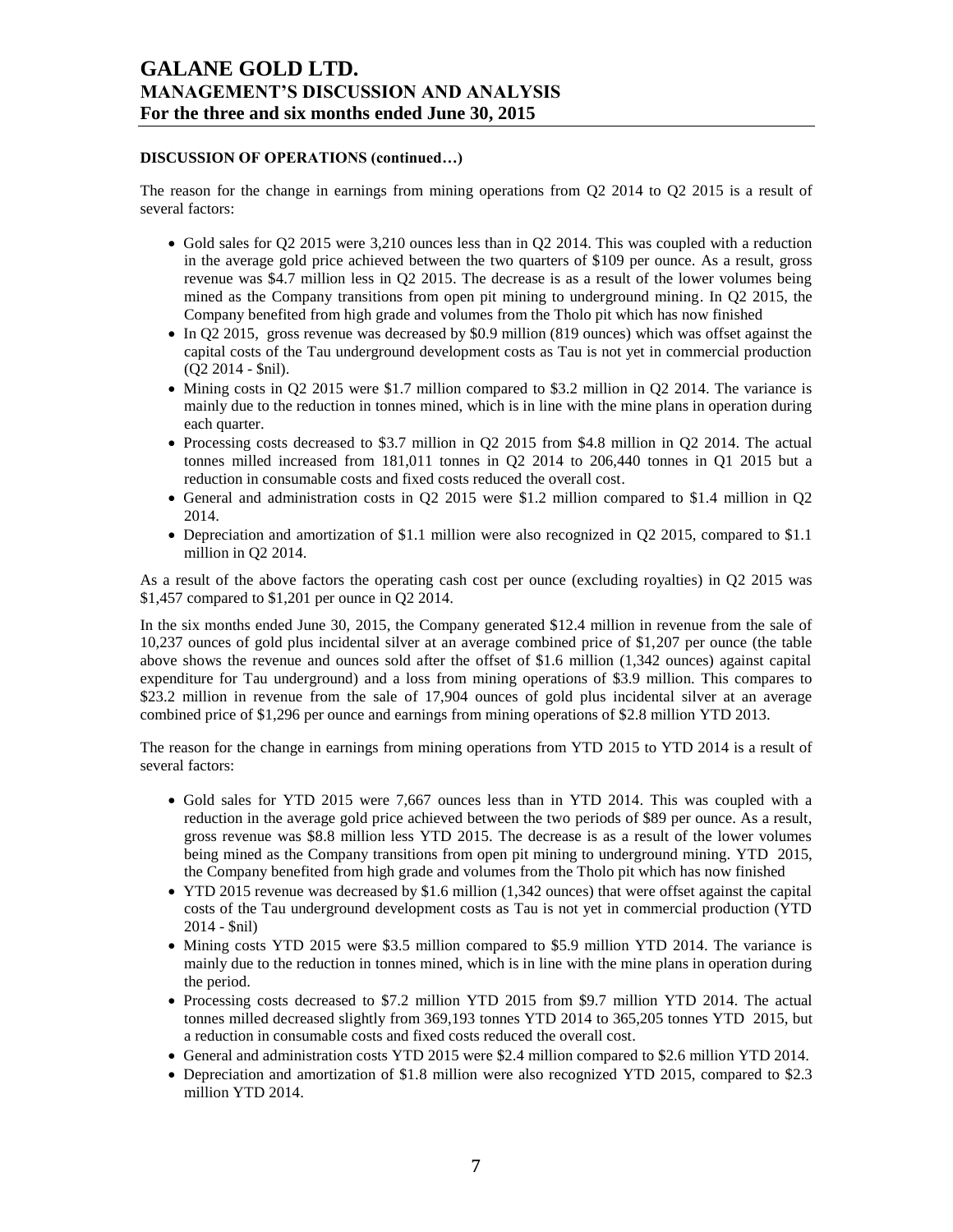## **DISCUSSION OF OPERATIONS (continued…)**

As a result of the above factors the operating cash cost per ounce (excluding royalties) YTD 2015 was \$1,358 compared to \$954 per ounce YTD 2014.

### *Non-Cash Costs:*

## *Earnings*

The earnings comprised of:

|                                | Q2 2015           | <b>YTD 2015</b>    | Q2 2014          | <b>YTD 2014</b> |
|--------------------------------|-------------------|--------------------|------------------|-----------------|
| Income from mining operations  | \$<br>(2,571,283) | (3,907,159)<br>S.  | \$<br>223,975    | \$2,801,476     |
| <b>Exploration costs</b>       | (45, 645)         | (82,310)           | (31,807)         | (64, 821)       |
| Corporate general and          |                   |                    |                  |                 |
| administrative costs           | (446,739)         | (918, 863)         | (513, 673)       | (954, 764)      |
| Stock-based compensation       | (100, 579)        | (213, 466)         | (92, 348)        | (119, 684)      |
| Foreign exchange (loss) gain   | (7, 722)          | 124,798            | (159,093)        | 4,701           |
| Interest on long term debt     | (60, 548)         | (123,607)          | (36, 474)        | (72, 733)       |
| Other (expenses) income        | 5.041             | 1.491              | (4,946)          | (8,892)         |
| Other financing income (costs) | (79, 684)         | (157, 410)         | (80, 575)        | (159, 169)      |
|                                |                   |                    |                  |                 |
|                                | \$<br>(3,307,159) | (5,276,526)<br>\$. | \$<br>(694, 941) | \$<br>1,426,114 |

Corporate general and administration costs totaled \$0.4 million for Q2 2015 (Q2 2014 - \$0.5 million), and includes the following:

|                          | O <sub>2</sub> 2015 | <b>YTD 2015</b> | O <sub>2</sub> 2014 | YTD 2014  |
|--------------------------|---------------------|-----------------|---------------------|-----------|
|                          |                     |                 |                     |           |
| <b>Professional Fees</b> | 136,180             | 69,055          | 137,388             | 238,615   |
| Management fees to       |                     |                 |                     |           |
| officers                 | 196,679             | 616,084         | 242,905             | 482,490   |
| Investor relations       | 41.295              | 89.149          | 16,924              | 17,201    |
| Corporate general and    |                     |                 |                     |           |
| administration           | 72,585              | 144,575         | 116,456             | 216,458   |
|                          | 446,739<br>\$.      | 918,863         | 513,673<br>S.       | \$954,764 |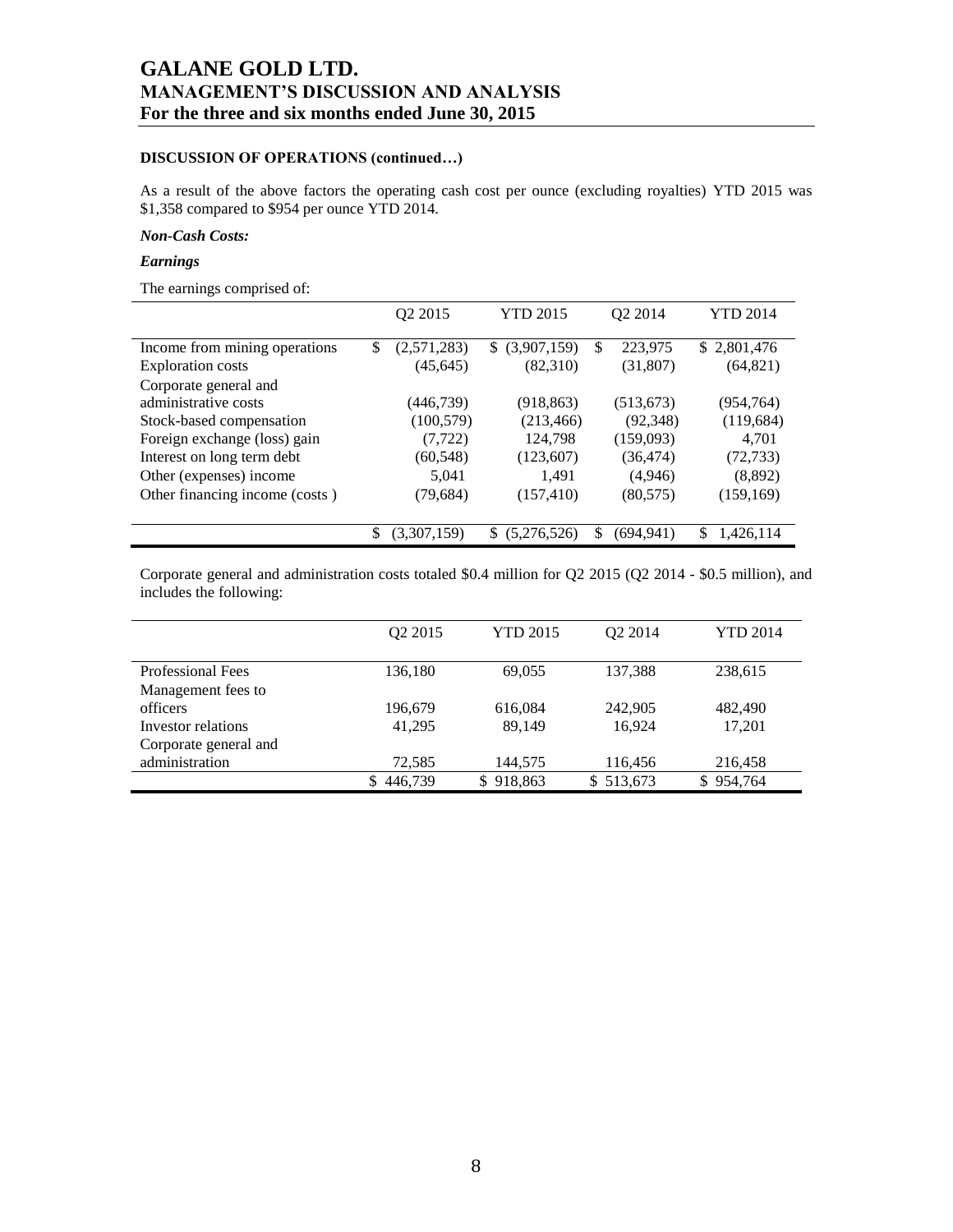## **SUMMARY OF FINANCIAL POSITION**

Selected Consolidated Statement of Financial Position Data:

|                            | June $30$ .<br>2015 | March 31,<br>2015 | December 31.<br>2014 | September 30,<br>2014 |
|----------------------------|---------------------|-------------------|----------------------|-----------------------|
|                            | \$                  | \$                | \$                   | S                     |
| Total current assets       | 15,336,093          | 13,294,047        | 17,828,377           | 17,803,595            |
| Total current liabilities  | 13,072,175          | 11,500,247        | 11,303,250           | 9,398,810             |
| Working capital            | 2,263,918           | 1,793,800         | 6,525,127            | 8,404,785             |
| Mining assets              | 27,224,835          | 31,106,556        | 29,391,948           | 28,723,466            |
| Non-current liabilities    | 5,738,207           | 5,943,231         | 7,103,469            | 9,082,789             |
| Total shareholders' equity | 23,750,546          | 26,957,125        | 28,813,606           | 28,045,462            |

|                            | June 30,<br>2014<br>\$ | March 31,<br>2014<br>\$ | December 31.<br>2013<br>\$ | September 30,<br>2013 |
|----------------------------|------------------------|-------------------------|----------------------------|-----------------------|
| Total current assets       | 16,329,277             | 17,211,476              | 17,977,615                 | 13,164,032            |
| Total current liabilities  | 8,931,132              | 7,768,542               | 10,089,864                 | 7,483,353             |
| Working capital            | 7,398,145              | 9,442,934               | 7,887,751                  | 5,680,679             |
| Mining assets              | 27,128,311             | 25,115,168              | 23, 252, 363               | 24,856,263            |
| Non-current liabilities    | 6,390,290              | 5,819,343               | 4,549,746                  | 7,569,232             |
| Total shareholders' equity | 28,136,166             | 28,738,759              | 26,590,368                 | 22,967,712            |

In Q2 2015, the Company increased working capital by \$0.5 million from Q1 2015. The increase in working capital was mainly due to the following movements:

- an increase in accounts payable of \$2.0 million;
- an increase in current inventories of \$4.6 million due to a reclassification of low grade stockpiles from non-current to current;
- a decrease in cash balance of \$2.3 million:
	- o operating cash inflow after working capital of \$1.8 million; and
	- o acquisition of mining assets of \$3.1 million which includes \$1.8 million on Tau underground development and \$0.8 million exploration; and
- \$1.0 million from financing activities of which repayment of the Samsung loan totals \$0.8 million.

In Q2 2015, non-current liabilities decreased by \$0.2 million from Q1 2015. Total shareholders' equity in Q2 2015 decreased by \$3.2 million as a result of the net loss in the quarter of \$3.3 million.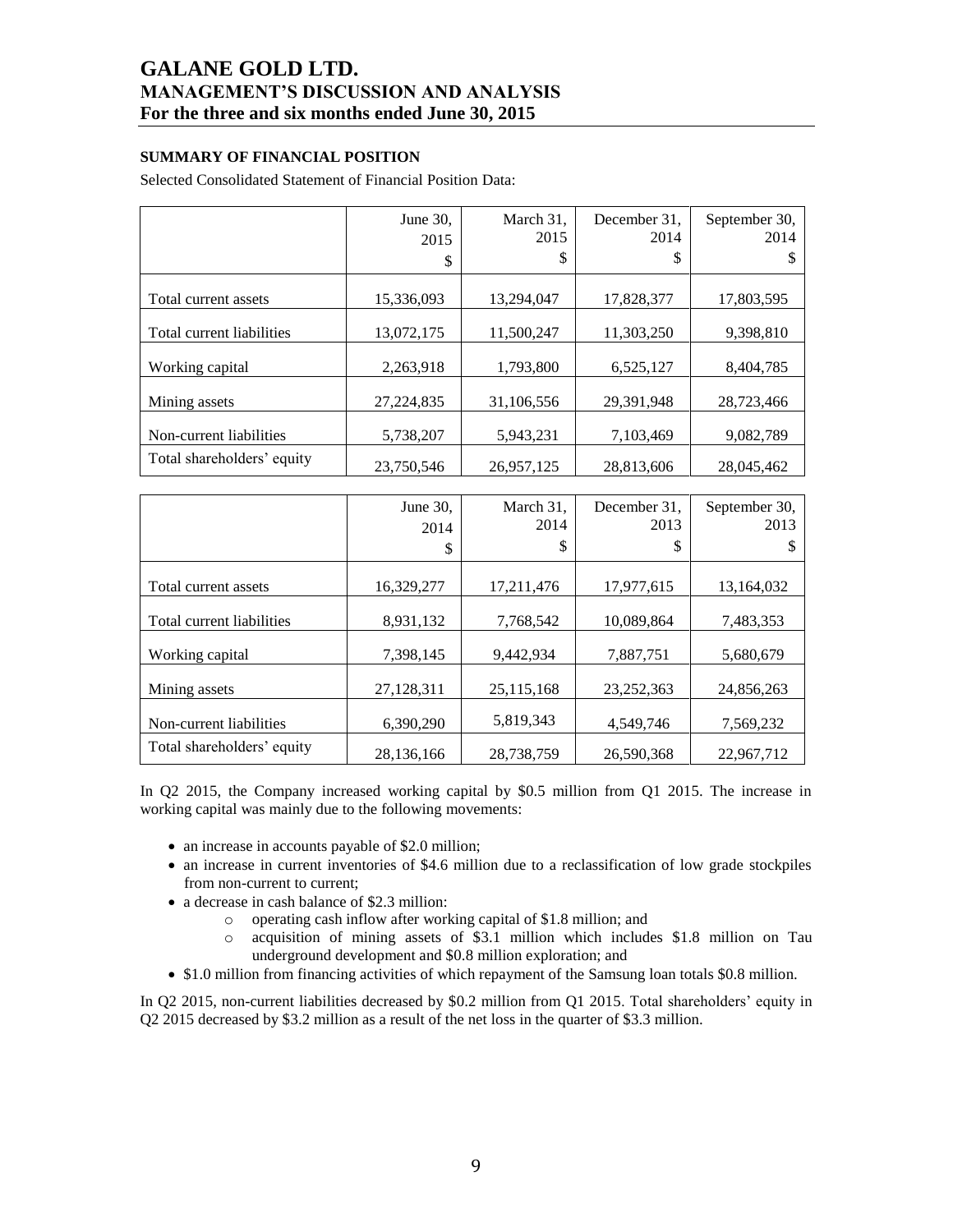## **SUMMARY OF QUARTERLY RESULTS**

The following table summarizes the Company's selected quarterly information for each of the eight most recently completed quarters:

|                                     |             |             | Three months ended |               |
|-------------------------------------|-------------|-------------|--------------------|---------------|
|                                     | June $30$ , | March 31,   | December 31.       | September 30, |
|                                     | 2015        | 2015        | 2014               | 2014          |
|                                     | \$          | S           | \$                 | S             |
| Revenue                             | 5,173,304   | 5,764,755   | 7,789,117          | 9,460,910     |
| Mining costs                        |             |             |                    |               |
| - Cash                              | (6,661,557) | (6,412,343) | (7,080,697)        | (6,724,357)   |
| - Non-cash (depreciation,           |             |             |                    |               |
| amortization and impairment)        | (1,083,030) | (688, 288)  | (2,238)            | (1,759,397)   |
| Total mining costs                  | (7,744,587) | (7,100,631) | (7,082,935)        | (8,483,754)   |
| Non Mining Expenses                 | (735, 876)  | (633, 492)  | (43,587)           | (1,189,257)   |
| (Loss) earnings                     | (3,307,159) | (1,969,368) | 662,595            | (212, 101)    |
| (Loss) earnings per share           |             |             |                    |               |
| - Basic                             | (0.06)      | (0.04)      | 0.01               | (0.00)        |
| - Fully diluted                     | (0.06)      | (0.04)      | 0.01               | (0.00)        |
| Total assets at end of quarter      | 42,560,928  | 44,400,603  | 47,220,325         | 46,527,061    |
| Total liabilities at end of quarter | 18,810,382  | 17,443,478  | 18,406,721         | 18,481,599    |
| Total equity at end of quarter      | 23,750,546  | 26,957,125  | 28,813,604         | 28,045,462    |

|                                     | Three months ended |                   |                      |                       |  |  |  |  |
|-------------------------------------|--------------------|-------------------|----------------------|-----------------------|--|--|--|--|
|                                     | June 30,<br>2014   | March 31,<br>2014 | December 31.<br>2013 | September 30,<br>2013 |  |  |  |  |
|                                     | \$                 | \$                | \$                   | \$                    |  |  |  |  |
| Revenue                             | 10,773,110         | 12,437,196        | 13,760,859           | 13,847,644            |  |  |  |  |
| Mining costs                        |                    |                   |                      |                       |  |  |  |  |
| - Cash                              | (9,422,080)        | (8,704,905)       | (9,648,688)          | (13,669,853)          |  |  |  |  |
| - Non-cash (depreciation,           | (1, 127, 055)      | (1,154,791)       | 581,593              | (1,274,212)           |  |  |  |  |
| amortization and impairment)        |                    |                   |                      |                       |  |  |  |  |
| Total mining costs                  | (10, 549, 135)     | (9,859,696)       | (9,067,095)          | (14, 944, 065)        |  |  |  |  |
| Non Mining (Expenses) Income        | (918, 916)         | (456, 445)        | (1,328,143)          | (779, 048)            |  |  |  |  |
| Earnings (loss)                     | (694, 941)         | 2,121,055         | 3,365,621            | (1,875,469)           |  |  |  |  |
| Earnings (loss) per share           |                    |                   |                      |                       |  |  |  |  |
| - Basic                             | (0.01)             | 0.04              | 0.07                 | (0.04)                |  |  |  |  |
| - Fully diluted                     | (0.01)             | 0.04              | 0.07                 | (0.04)                |  |  |  |  |
| Total assets at end of quarter      | 43,457,588         | 42,326,644        | 41,229,978           | 38,020,296            |  |  |  |  |
| Total liabilities at end of quarter | 15,321,422         | 13,587,885        | 14,639,610           | 15,052,585            |  |  |  |  |
| Total equity at end of quarter      | 28,136,166         | 28,738,759        | 26,590,368           | 22,967,711            |  |  |  |  |

### **Note:**

(1) Information for all periods is presented in accordance with IFRS and in U.S. dollars.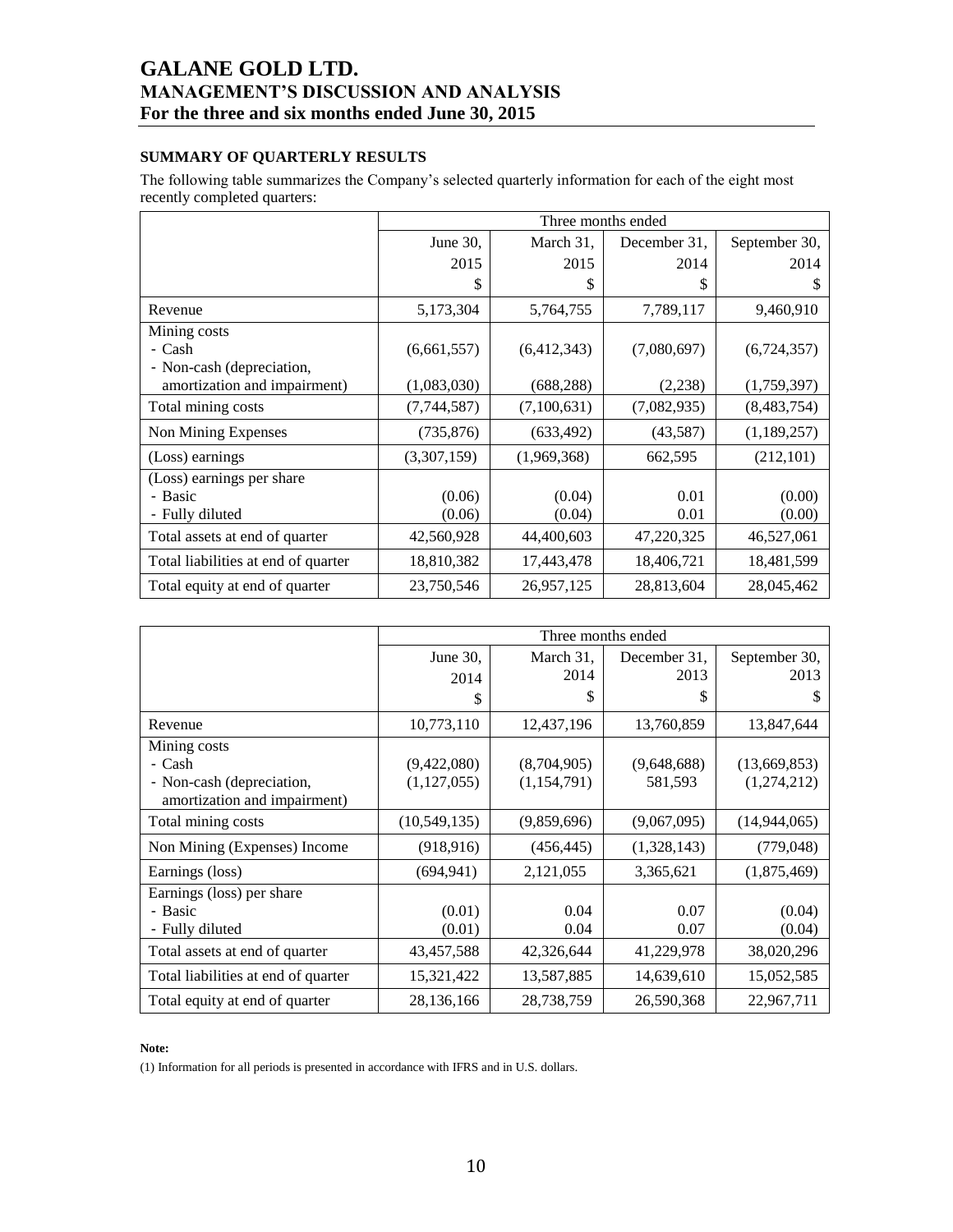## **EXPLORATION**

For 2015 the drilling program is planned to outline possible underground ore body extensions to mined out open pits. The Company also intends to conduct more drilling at Jim's Luck in an attempt to extend the known surface resource at depth. Exploration has covered the following primary areas during 2015:

- Molomolo thirty reverse circulation ("RC") holes were completed for 3,936 meters and all three of the planned core diamond drill holes were also completed for 446 meters.
- Signal Hill nineteen RC holes were completed for 2,429 meters and two core diamond drill holes were also completed for 491 meters.
- Mupane drilling at Mupane was limited to one diamond core hole for 345 meters.

On the Tenements covering the Tati greenstone belt, Jim's Luck was granted its Mining Licence on 22 June 2015 which is valid for 5 years, and all Prospecting Licences are in good standing.

## **LIQUIDITY AND CAPITAL RESOURCES**

The Company defines capital as consisting of shareholder's equity, being comprised of issued capital stock, contributed surplus and deficit and long term debt. The Company's objectives when managing capital are primarily to support the creation of shareholder value, but also to ensure that the Company is able to meet its financial obligations as they become due. The Company has not declared or paid any dividends on its Common Shares.

In order to fund the business activities intended in its current business plan, management expects that the Company's mining operations will continue to provide positive cash flow from its operations that is more than sufficient to support its corporate expenses, capital expenditure requirements and exploration activities. As described above under "Summary of Financial Position", at June 30, 2015, the Company had approximately \$2.3 million in working capital and had a cash inflow of approximately \$1.0 million from operations for the period ended June 30, 2015. A continuation of these results is expected to provide sufficient capital to the Company to fund annual operating expenses, repayment of the Samsung facility, capital commitments budgeted and the exploration program contemplated until the end of 2015.

The revenue of the Company is dependent upon the spot price of gold. At the current level of operating costs, the Company will not generate positive cash flow in 2015 from operations.

The Company's officers and senior management take full responsibility for managing the Company's capital and do so through monthly meetings and regular review of financial information. The Company's Board of Directors is responsible for overseeing this process.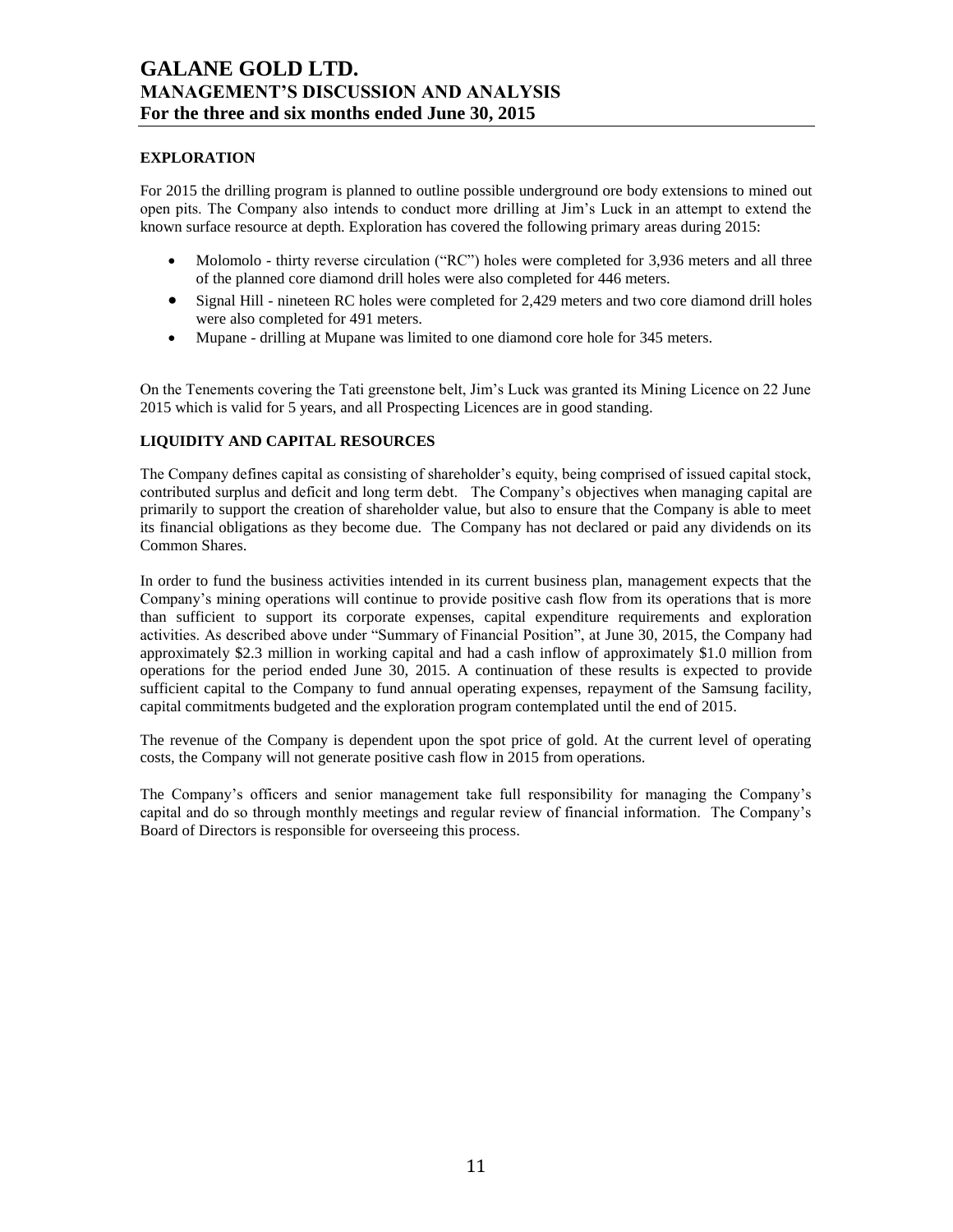## **ENVIRONMENTAL DISCUSSION**

The mining activities of the Company can give rise to obligations for site restoration and rehabilitation. Restoration and rehabilitation work can include land rehabilitation and site restoration. The extent of work required and the associated costs are dependent on the requirements in the local jurisdiction and the interpretations of the requirements by relevant authorities.

Provision for the cost of the Company's restoration and rehabilitation program is recognized at the time that environmental disturbance occurs. When the extent of disturbance increases over the life of an operation, the provision is increased accordingly. Costs included in the provision encompass obligated and reasonably estimable restoration and rehabilitation activity expected to occur progressively over the life of the operation and at the time of closure in connection with disturbances at the reporting date. Routine operating costs that may impact the ultimate restoration and rehabilitation activities such as waste material handling conducted as an integral part of a mining or production process are not included in the provision. Costs arising from unforeseen circumstances, such as the contamination caused by unplanned discharges, are recognized as an expense and liability when the event gives rise to an obligation that is probable and capable of reliable estimation.

Restoration and rehabilitation provisions are measured at the expected value of future cash flows, discounted to their present value and determined according to the probability of alternative estimates of cash flows occurring for each operation. Discount rates used are the ones most appropriate for the location of the mine. Significant judgments and estimates are involved in forming expectations of future activities and the amount and timing of the associated cash flows. Those expectations are formed based on existing environmental and regulatory requirements. As at June 30, 2015, the amount reflected in the Company's restoration and rehabilitation provision is \$3.3 million (on an undiscounted basis, the total payments are estimated at \$3.8 million) which was calculated by an independent contractor.

The value of the provision is progressively increased over time as the effect of discounting unwinds, creating an expense recognized as part of finance costs. Potential changes in the laws and regulations could have an adverse risk on the actual restoration costs that the Company could incur in the future.

## **FINANCIAL INSTRUMENTS**

The Company's financial instruments consist of cash, trade and other receivables, accounts payable and accrued liabilities, interest bearing loans and borrowing. The fair value of the Company's trade and other receivables, and accounts payable and accrued liabilities approximate their carrying value, which is the amount disclosed on the balance sheet dates due to their short-term maturities or ability of prompt liquidation. Cash, under the fair value hierarchy, is based on level-one quoted prices in active markets for identical assets or liabilities. The Company's other financial instruments, specifically interest bearing loans and borrowings are recorded at amortized cost using the effective interest rate method.

Strategic and operational risks are risks that arise if the Company fails to identify opportunities and/or threats arising from changes in the markets in which the Company operates. These strategic opportunities or threats arise from a range of factors that might include changing economic and political circumstances and regulatory developments and competitor actions. These risk factors are more fully addressed under the "Risks and Uncertainties" section of this MD&A.

Credit risk is the risk that one party to a financial instrument will cause a loss for the other party by failing to discharge an obligation. The Company is subject to normal industry credit risks. The Company currently has no trade receivables for the purchase of the gold it produces, and other receivable balance consists of amounts outstanding on tax credits from governmental authorities, each of which are expected to be paid in the near term at face value. The Company's exposure to credit risk is minimal.

Liquidity risk is the risk that an entity will encounter difficulty in meeting obligations associated with financial liabilities. The Company's approach to managing liquidity risk is to ensure that it will have sufficient liquidity to meet liabilities when due. As at June 30, 2015, the Company had a cash, gold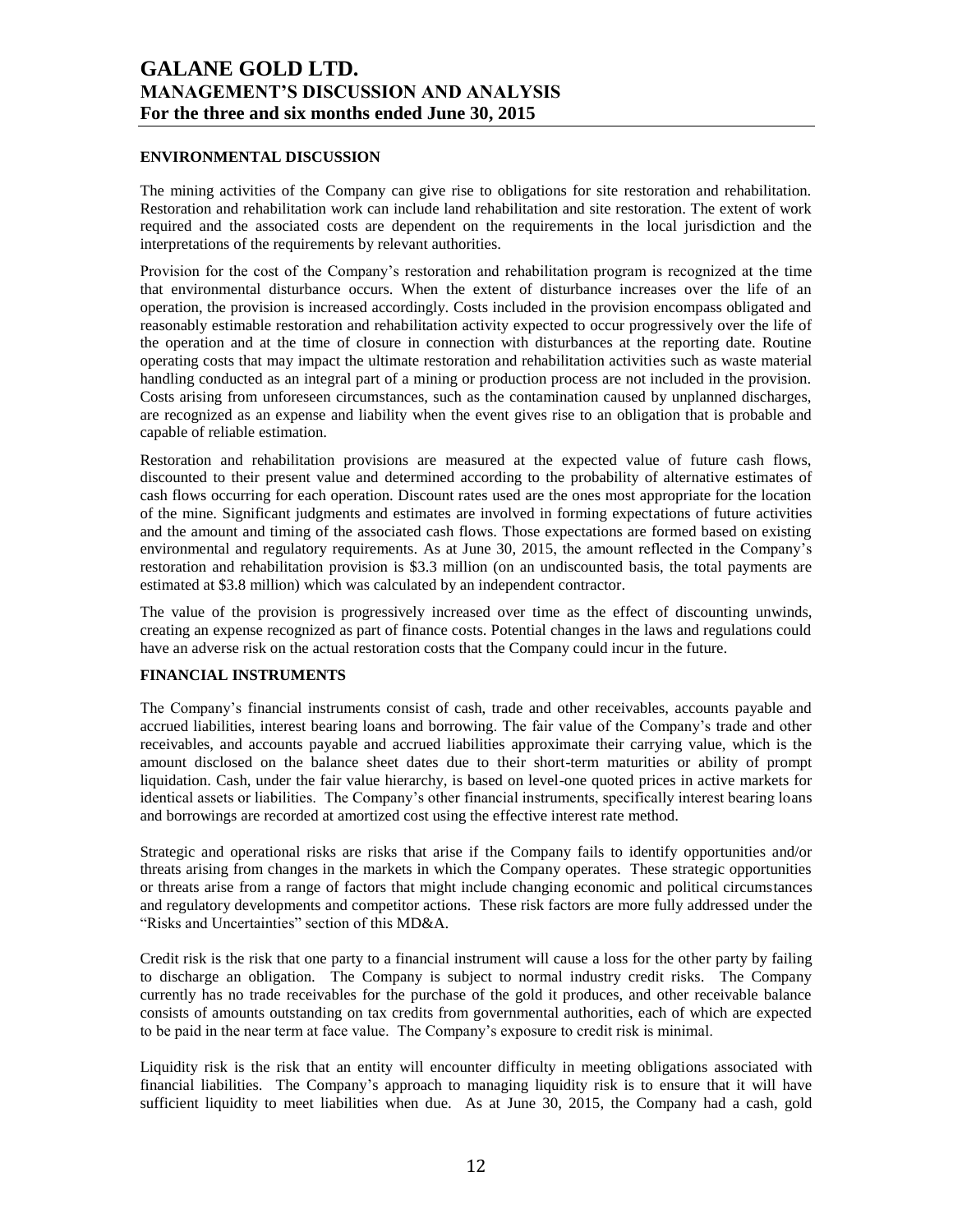inventory and receivables balance of \$15,336,093 (December 31, 2014 - \$17,828,377) to settle current liabilities of \$13,072,175 (December 31, 2014 - \$11,303,250). The Company has sufficient working capital to meet its short-term business requirements. See "Liquidity and Capital Resources" section for further commentary on the Company's liquidity risks.

Interest risk is the risk that the fair value of future cash flows will fluctuate as a result of changes in market risk. The Company's sensitivity to interest rates is currently immaterial.

Currency risk is the risk that the fair value or future cash flows of a financial instrument will fluctuate because of changes in foreign exchange rates. The Company's operations are in Botswana and Canada and its functional currency is U.S. dollars. The international nature of the Company's operations results in foreign exchange risk as transactions are denominated in foreign currencies, including the Botswana Pula, the South African Rand and Canadian Dollars. The operating results and the financial position of the Company are reported in U.S. dollars. The fluctuations of the operating currencies in relation to the U.S. dollar will, consequently, have an impact upon the reported results of the Company and may also affect the value of the Company's assets and liabilities. The Company monitors the volatility of foreign exchange rates and will hedge its currency risk if it determines that the need arises.

Market risk is the risk that the fair values or future cash flows of the Company will fluctuate because of changes in market commodity rates. The Company's efforts are currently focused on the production of gold. As such, the Company's future cash flows and valuation of its future mineral assets will be exposed to market risk on the price fluctuations of gold as a commodity.

## **PROPOSED TRANSACTIONS**

On April 28, 2015, the Company entered into binding share purchase agreements (the "Galaxy Share Purchase Agreements") to acquire approximately 78% of the issued and outstanding ordinary shares (each, a "Galaxy Share") of Galaxy Gold Mining Limited ("Galaxy"), a gold mining company with operations in the Mpumalanga Province of South Africa. Following the acquisition of the Galaxy Shares pursuant to the share purchase agreements, the Company has agreed to make an offer to all other shareholders of Galaxy to acquire the remaining Galaxy Shares on economically equivalent terms (the "Mandatory Offer"). See the press release issued by the Company on April 29, 2015 available on [www.sedar.com](http://www.sedar.com/) for more information on Galaxy.

Pursuant to the Galaxy Share Purchase Agreements, a wholly-owned subsidiary of the Company has agreed to acquire approximately 78% of the issued and outstanding Galaxy Shares in exchange for 19,311,378 Common Shares with an aggregate value of approximately Cdn.\$2.4 million, based on a deemed price of Cdn.\$0.125 per Common Share, and common share purchase warrants ("Warrants") exercisable to acquire an aggregate of up to 4,293,805 Common Shares for a period of two years from the closing date at Cdn.\$0.175 per Common Share. Upon issuance of the Common Shares, the above-noted majority vendors of Galaxy Shares will hold an aggregate of 26.8% of the issued and outstanding Common Shares on an undiluted basis, based on the outstanding number of Common Shares as of the date of this MD&A, or 30.9% assuming the exercise of the Warrants and no other convertible securities of the Company. If all of the remaining shareholders of Galaxy tender their Galaxy Shares pursuant to the Mandatory Offer in exchange for Common Shares and Warrants, the shareholders of Galaxy, including the majority vendors, will hold 31.8% of the Common Shares on an undiluted basis, based on the outstanding number of Common Shares as of the date of this MD&A, or 36.6% assuming the exercise of the Warrants and no other convertible securities of the Company.

The acquisition of the Galaxy Shares pursuant to the Galaxy Share Purchase Agreements is subject to the satisfaction or waiver of various closing conditions including the completion of due diligence by the Company and the receipt of applicable regulatory approvals, including the approval of the TSX Venture Exchange. On June 24, 2015, the Company extended the closing date to August 31, 2015. On August 31, 2015, the parties further extended the closing date to September 30, 2015.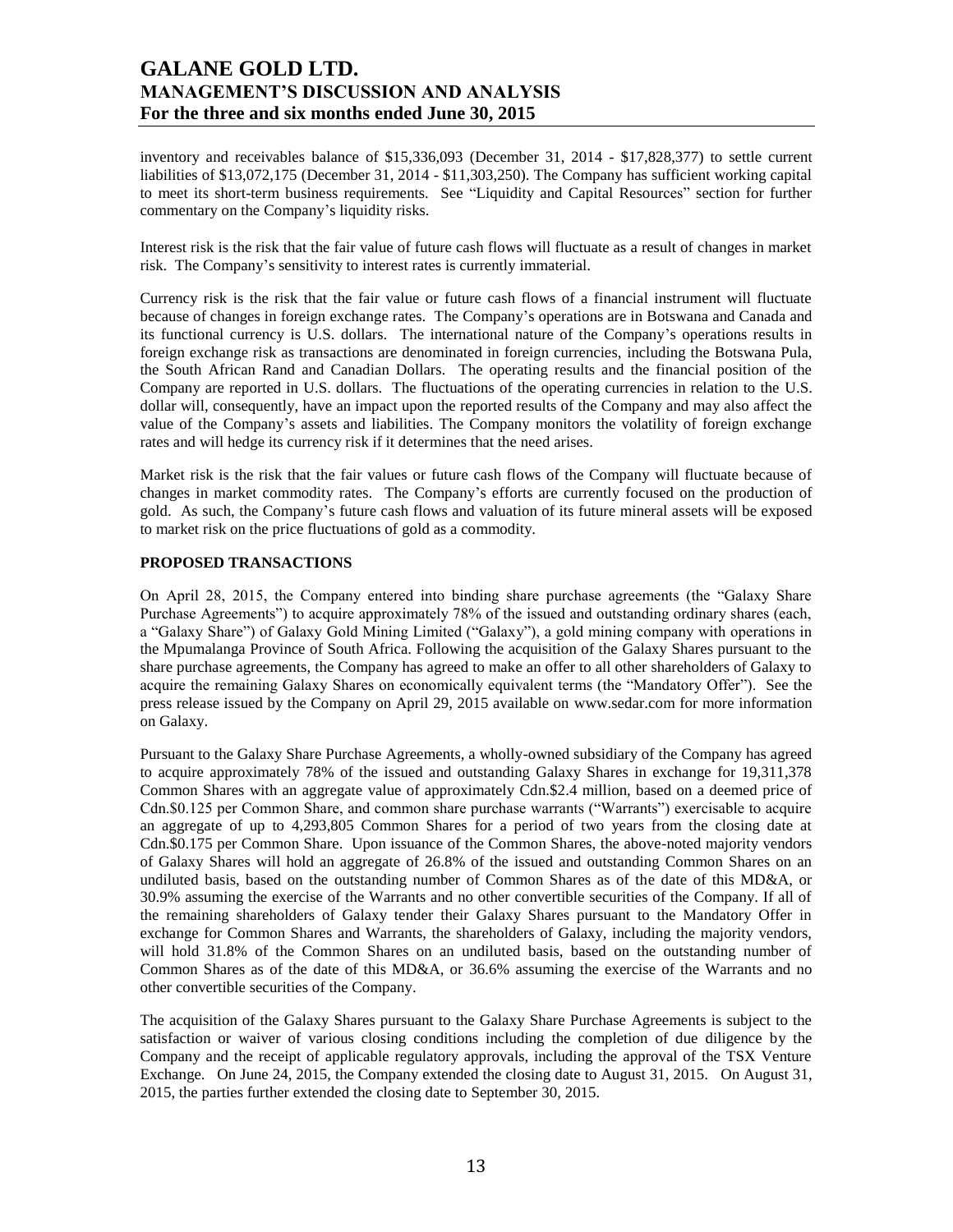In connection with the proposed acquisition, the Company also entered into a Credit Agreement dated May 28, 2105 with Galaxy and its wholly-owned operating subsidiary Galaxy Gold Reefs (Pty) Ltd. whereby the Company provided a secured loan facility to Galaxy in an amount up to \$0.20 million to fund Galaxy's working capital requirements until the closing of the transactions contemplated in the Galaxy Share Purchase Agreements. As of the date of this MD&A, an aggregate amount of \$0.15 million has been advanced to Galaxy under the facility. The original maturity date of the facility pursuant to the Credit Agreement is August 31, 2015. On August 31, 2015, the parties further extended the maturity date to February 29, 2016.

There is no certainty that the transactions contemplated by the Galaxy Share Purchase Agreements will be completed or, if completed, on the terms and conditions as currently set forth therein.

## **ISSUED AND OUTSTANDING SHARE CAPITAL**

The Company's authorized capital consists of an unlimited number of Common Shares, of which 52,837,122 Common Shares are issued and outstanding as of the date of this MD&A. On a diluted basis, the Company has 56,092,122 Common Shares outstanding as of the date of this MD&A, assuming the exercise of 3,255,000 outstanding stock options pursuant to the Company's stock option plan.

The aggregate number of Common Shares reserved for issuance under the Company's share purchase plan (the "Share Purchase Plan") is 1,000,000 Common Shares. As at the date of this MD&A, an aggregate of 508,745 Common Shares have been purchased and 483,205 deferred matching shares have been issued or are issuable under the Share Purchase Plan.

Subject to adjustment in certain circumstances, the aggregate number of Common Shares that may be reserved for issuance pursuant to the Company's deferred share unit plan (the "DSU Plan") is 5,266,062 Common Shares. As of the date of this MD&A, subject to the terms of the DSU Plan, an aggregate of 4,049,044 DSUs are outstanding under the DSU Plan and no Common Shares have been issued under the DSU Plan.

### **TRANSACTIONS WITH RELATED PARTIES**

During the six months ended June 30, 2015, the following related party transactions occurred:

- Charles Byron, a director of the Company:
	- o During the six months ended June 30, 2014 Mr Byron was issued 660,000 common shares that were payable pursuant to the NLE acquisition;
	- o The Company paid rent of \$6,568 for office premises to Great African Services (Pty) Ltd., a company owned by a consortium of individuals that includes Charles Byron (2014 - \$5,105);
- IAMGOLD, a shareholder with significant influence, by holding in excess of 20% of the common shares of the Company:
	- o During the six months ended June 30, 2014 the Company accrued \$72,733 representing the interest payable on the interest bearing note to IAMGOLD (2015 - \$nil).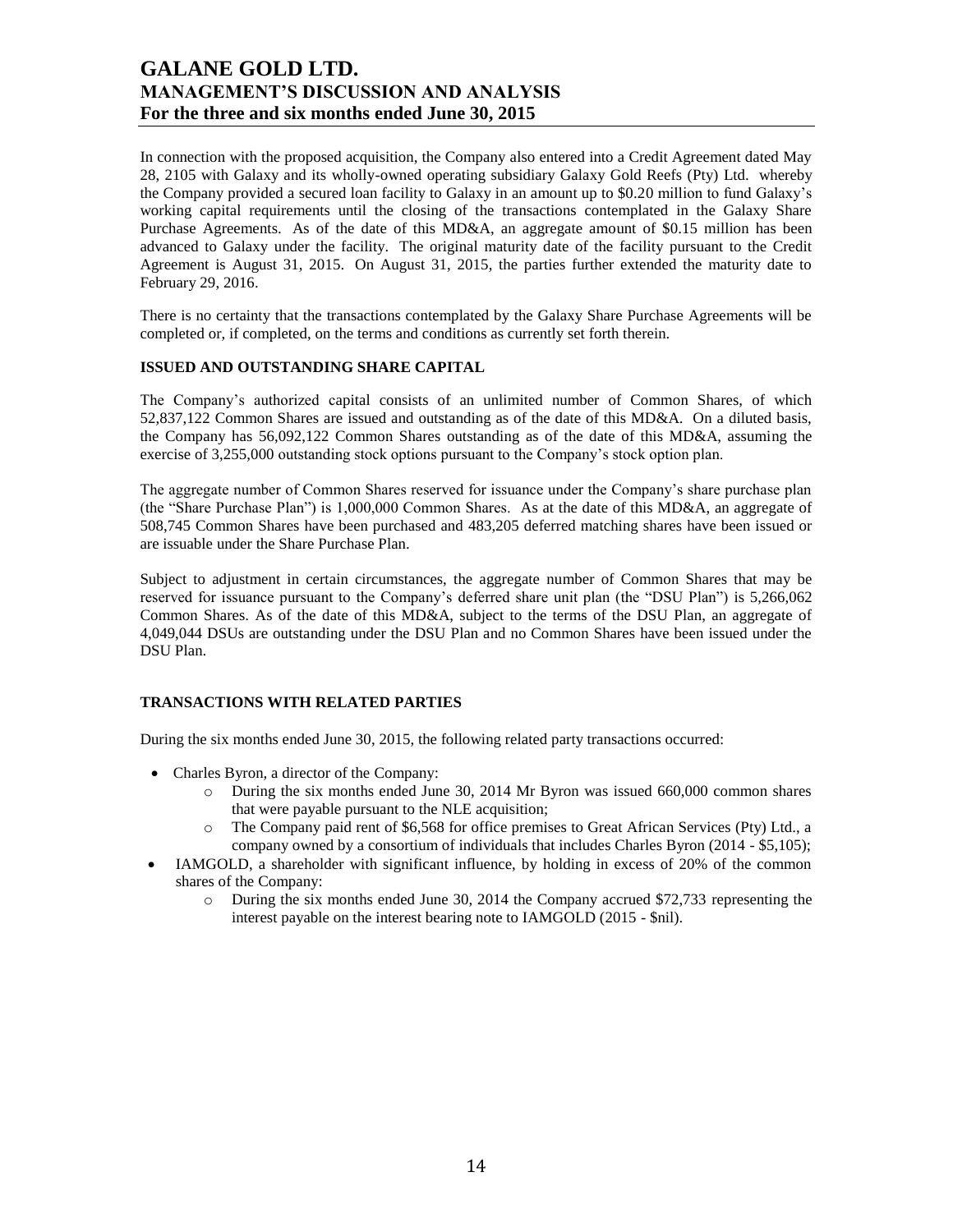## **FUTURE ACCOUNTING POLICIES**

The following new standards and amendments to standards and interpretations which were issued but not yet effective for the quarter ended March 31, 2015, have not been applied in preparing these Financial Statements. They are summarized as follows:

## **IFRS 9 – Financial Instruments**

The IASB has issued IFRS 9, Financial Instruments, which is a four-part project proposing to replace IAS 39, Financial Instruments: Recognition and Measurement. IFRS 9 is effective for annual periods beginning or after January 1, 2018, with early adoption permitted. The Company will evaluate the impact of the change to its financial statements based on the characteristics on its financial instruments at the time of adoption.

## **IFRS 15 – Revenue from Contracts with Customers**

In May 2014, the IASB issued IFRS 15, Revenue from Contracts with Customers (IFRS 15). The standard replaces IAS 11 "Construction Contracts", IAS 18 "Revenue", IFRIC 13 "Customer Loyalty Programmes", IFRIC 15 "Agreements for the Construction of Real Estate", IFRIC 18 "Transfer of Assets From Customers" and SIC 31 "Revenue – Barter Transactions Involving Advertising Services". IFRS 15 is effective for periods beginning on or after January 1, 2017, permits early adoption, and is to be applied retrospectively. IFRS 15 clarifies the principles for recognizing revenue from contracts with customers. The Company is in the process of evaluating the requirements of the new standard.

## **COMMITMENTS**

As at the date of this MD&A, the Company had the following commitments:

### **(a) Royalty expenses**

Production from the Company's Mupane operation is subject to third party royalties (included in mining costs) of 5% of revenues based on market prices at the date of shipment. For the six month period ended June 30, 2015, the Company accrued for \$609,117 in royalties (2014 - \$1,161,764).

### **(b) Operating contractual obligations**

The Company has operating lease obligations which relate to obligations in 2015 for land operating lease agreements as follows:

| $\circ$ Incurred during the six month period ended June 30, 2015 | \$170.476   |
|------------------------------------------------------------------|-------------|
| $\circ$ To be incurred in the remainder of 2015                  | \$138.613   |
| $\circ$ To be incurred 2016-2019                                 | \$1.101.420 |

## **(c) Claims**

The Company is also subject to the possibility of revised tax assessments for some years. The Company does not believe that, should unfavourable decisions arise from any review of its tax filings, that any amount it might be required to pay will be material. No amounts have been provided for in the Financial Statements.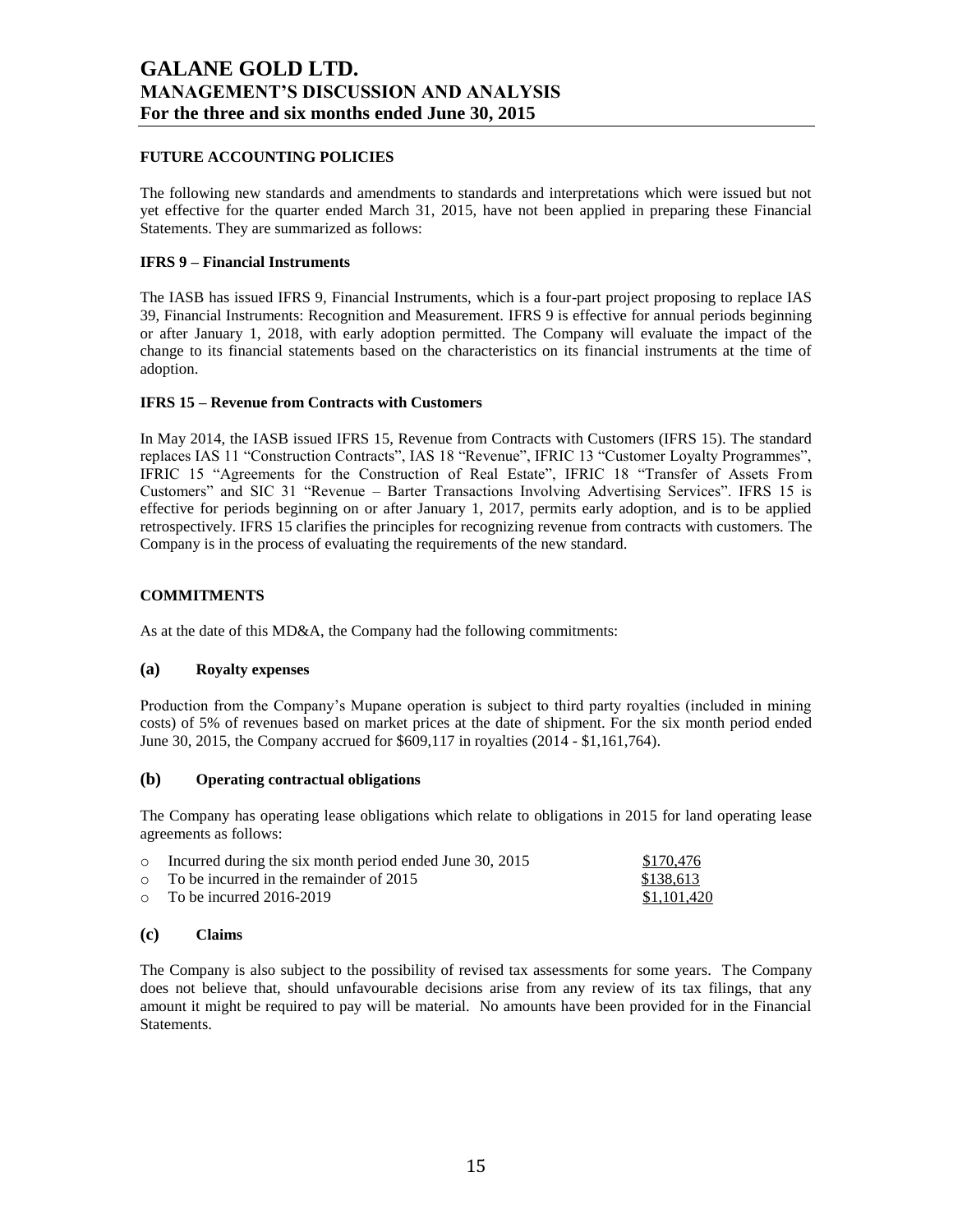## **OFF-BALANCE SHEET ARRANGEMENTS**

The Company currently has no off-balance sheet arrangements.

### **RISKS AND UNCERTAINTIES**

The Company is subject to various business, financial and operational risks that could materially adversely affect the Company's future business, operations and financial condition and could cause such future business, operations and financial condition to differ materially from the forward-looking statements and information contained in this MD&A. For a more comprehensive discussion of the risks faced by the Company, please refer to the Company's annual MD&A for the year ended December 31, 2014, available a[t www.sedar.com.](http://www.sedar.com/)

#### **APPROVAL**

The Board of Directors of the Company has approved the disclosure contained in this MD&A.

### **ADDITIONAL INFORMATION**

Additional information relating to the Company, including the Company's annual information form for the year ended December 31, 2014, can be found on SEDAR at www.sedar.com.

### **SUPPLEMENTAL INFORMATION TO MANAGEMENT'S DISCUSSION AND ANALYSIS**

#### **Cash costs**

The Company's MD&A often refers to operating cash cost per ounce, and operating cash cost excluding royalties per ounce, all non-GAAP performance measures, in order to provide investors with information about measures used by management to monitor performance. Management of the Company uses this information is used to assess how well the producing gold mines are performing compared to plan and prior periods, and also to assess the overall effectiveness and efficiency of gold mining operations. Cash cost figures are calculated in accordance with a standard developed by the Gold Institute, which was a worldwide association of suppliers of gold and gold products and included leading North American gold producers. The Gold Institute ceased operations in 2002, but the standard is still an accepted standard of reporting cash costs of gold production in North America. Adoption of the standard is voluntary, and the cost measures presented herein may not be comparable to other similarly titled measures of other companies. Cash cost includes mine site operating costs such as mining, processing, administration, and attributable realized derivative gain or loss, but are exclusive of impairment, amortization, reclamation, and exploration and development costs. Cash cost excluding royalties is cash cost less royalties. Operating cash cost is the total cash cost less those costs capitalized as attributable to the removal of excess waste in developing new resources. Operating cash cost excluding royalties is operating cash cost less royalties. These costs are then divided by the Company's ounces of gold produced to arrive at the cash cost measures on a per ounce basis. These measures, along with sales, are considered to be key indicators of a company's ability to generate operating earnings and cash flow from its mining operations. These measures of cash costs do not have any standardized meaning prescribed by IFRS and differ from measures determined in accordance with IFRS. They are intended to provide additional information and should not be considered in isolation or as a substitute for measures of performance prepared in accordance with IFRS. These measures are not necessarily indicative of net earnings or cash flow from operations as determined under IFRS. The following tables provide a reconciliation of cash cost measures for the mine to the mining costs excluding impairment, depreciation and amortization reflected in the Financial Statements.